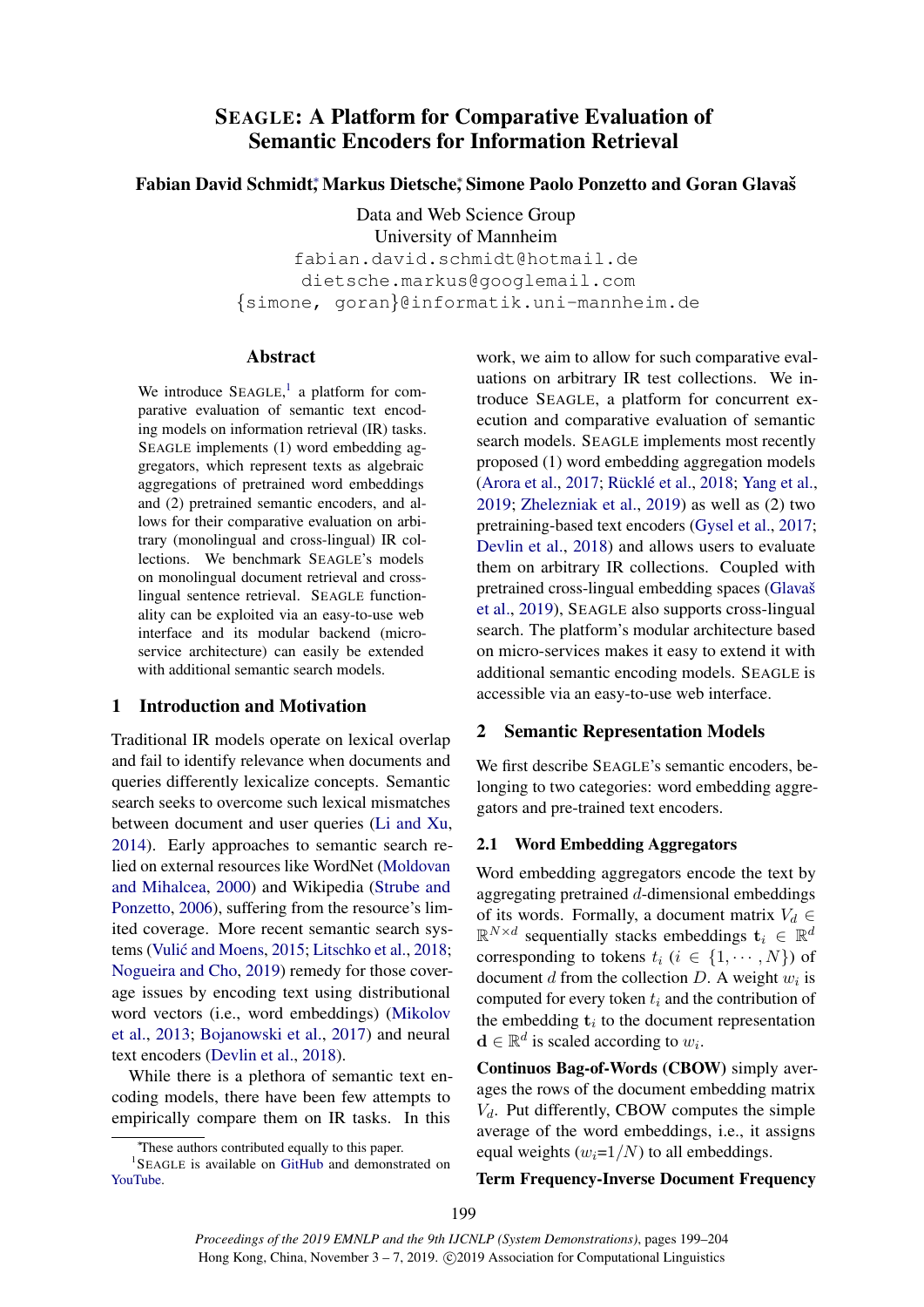(TF-IDF) aggregator computes the weight  $w_i$  as the product of term  $t_i$ 's relative frequency within the document  $d$  (TF) and the inverse of proportion of documents in the collection containing  $t_i$  (IDF). The assumption is that (1) more frequent words contribute more to the document's meaning, as do (2) the terms that are more specific to the document (i.e., do not occur in many other documents).

Smooth Inverse Frequency (SIF) conflates biasadjusted weighted word embeddings to generate document embeddings [\(Arora et al.,](#page-5-9) [2017\)](#page-5-9):

$$
\mathbf{d} = \frac{1}{N} \sum_{t_i \in d} \frac{a}{a + p(t_i|D)} \mathbf{t}_i \tag{1}
$$

Weight  $w_i$  of a term  $t_i$  is a smoothed inverse of the probability of  $t_i$  under the unigram language model built from the whole collection  $D$ , with a being the smoothing factor. In the next step, common component removal (CCR) is applied to every document vector **d**: let  $X \in \mathbb{R}^{d \times |D|}$  be the matrix obtained by stacking vectors of all collection documents as columns. Each document vector d is then replaced with  $\mathbf{d} - \mathbf{u}\mathbf{u}^{\top} \mathbf{d}$ , where u is the left singular vector of  $X$ . CCR aims to eliminate the similarities between document vectors that originate from syntactic rather than semantic similarities.

Concatenated Power Means (CPM) generalizes the aggregation of word vectors to their chosen powers (Rücklé et al., [2018\)](#page-5-10):

$$
\mathbf{d}^p = \left(\frac{\mathbf{t}_1^p + \dots + \mathbf{t}_n^p}{N}\right)^{\frac{1}{p}} \tag{2}
$$

Choices for p constitute a hyperparameter and determine the dimensionality of the resulting document embedding, as  $\mathbf{d}^p$  for different p are concatenated into a final document representation. Power means can reduce a set of vectors to a geometric mean ( $p = 0$ ), arithmetic mean ( $p = 1$ ), minimum ( $p = -\infty$ ), and maximum ( $p = \infty$ ). We concatenate the last three to generate the final document embedding, and then, following the original work (Rücklé et al., [2018\)](#page-5-10), perform element-wise z-normalization over document vectors d.

Geometric Embedding (GEM) weighs word embeddings t<sup>i</sup> by summing their *novelty*, *significance*, and *uniqueness* scores [\(Yang et al.,](#page-5-11) [2019\)](#page-5-11) and correcting the resulting document vectors for (document-dependent) principal components via CCR. Let  $W^i = [\mathbf{t}_{i-m}, \mathbf{t}_{i-1}, \cdots, \mathbf{t}_{i+m}, \mathbf{t}_i]$  ∈  $\mathbb{R}^{d \times (2m+1)}$  be the contextual window of the token  $t_i$  with m neighbours.

The *novelty score* of  $t_i$  is computed as the normalized minimal distance from from  $t_i$  to the subspace spanned by the vectors of context words. The *significance score* captures the semantic alignment between the vectors  $\mathbf{t}_i$  and the context  $W^i$  as the similarity between  $t_i$  and singular vectors of  $W^i$ obtained via SVD. Intuitively, a token is more significant the more it is aligned with the context's principal components. Lastly, the *uniqueness* score quantifies the alignment between the word vector and the principal directions computed on the whole collection. A token highly aligned with collection's principal components is an uninformative word and should receive a low weight.<sup>[2](#page-1-0)</sup>

DynaMax-Jaccard (DJ) is a non-parametric similarity measure [\(Zhelezniak et al.,](#page-5-12) [2019\)](#page-5-12). The algorithm projects stacked word embeddings of a query  $\mathbf{q} \in \mathbb{R}^{M \times d}$  and stacked word embeddings of a document  $\mathbf{d} \in \mathbb{R}^{N \times d}$  into the shared space  $U \in \mathbb{R}^{(M+N) \times d}$ . Features for q and d are then max-pooled along the rows of projections, respectively. Feature generation tests the degree of membership of  $q$  and  $d$  in  $U$  and represents an extension of set theory to real-valued vectors. Accordingly, the fuzzy Jaccard index measures the similarity between query and document representations and is computed as follows: stacked features are min- and max-pooled over rows and the sum of minima over the sum of maxima yields the fuzzy Jaccard score.

## 2.2 Semantic Text Encoders

BERT [\(Devlin et al.,](#page-5-8) [2018\)](#page-5-8) is a general-purpose unsupervised pretraining model based on the Transformer architecture that can dynamically predict contextualized token vectors. We integrate bert-as-a-service [\(Xiao,](#page-5-15) [2018\)](#page-5-15) to infer document embeddings: we average-pool stacked token representations in each of BERT's Transformer's layers (second to fourth from the last layer) and concatenate the resulting averaged representations of each layer to obtain a document embedding d. We then element-wise z-normalize d. Because BERT's positional encoding limits the maximal sequence length, we dissect collection documents into 256-token segments (with 32 token overlap between adjacent segments). The final document embedding d is the average of 256-token segments' embeddings generated by BERT.

<span id="page-1-0"></span><sup>2</sup> For more details on GEM, we refer the reader to the original work [\(Yang et al.,](#page-5-11) [2019\)](#page-5-11).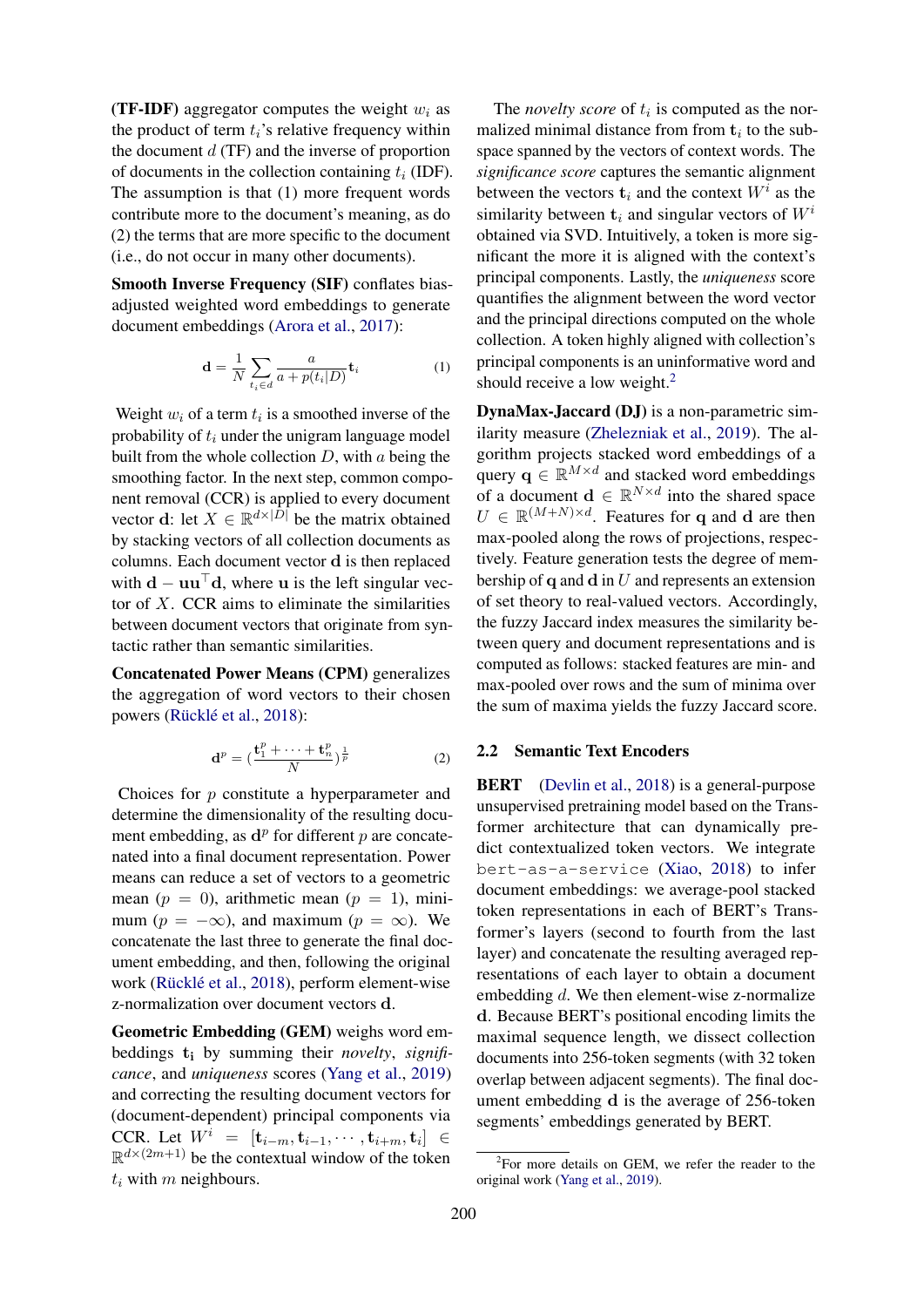Neural Vector Space Model (NVSM) jointly learns token and document representations [\(Gy](#page-5-13)[sel et al.,](#page-5-13) [2017\)](#page-5-13). Specifically, during training (inference), relevant queries are modeled as CBOW embeddings of n-grams (query) sampled from the source document and then mapped via a learned transformation onto the document space. NVSM then learns its parameters (word and document embeddings; mapping), such that the mapped n-grams (queries) are most similar to the respective document representation. The model accounts for the lack of positive supervision (the number of relevance judgments is typically rather limited) via negative sampling and a contrastive maximum likelihood loss. For more details on NVSM, we refer the reader to the original work [\(Gysel et al.,](#page-5-13) [2017\)](#page-5-13).

## 3 Benchmarking Semantic Models

We benchmark the above semantic search models on two retrieval tasks: (1) monolingual document retrieval on the LATimes test collection (112.082 documents, 114 queries, and 2.094 positive relevance judgments) (2) cross-lingual sentence retrieval on the subset of Europarl's sentence-aligned corpora: we compile 5.000 aligned sentence translations between English (EN), Italian (IT), German (DE), and Finnish (FI). Following the specificities of each collection, we measure performance on LATimes collection in terms of NDCG@100, MAP@1000, and Precision@10; and in terms of MRR and Hits@1, 5, 10 for Europarl. We additionally evaluate BM25, a robust probabilistic retrieval model [\(Robertson et al.,](#page-5-16) [2009\)](#page-5-16) as a baseline for the monolingual document retrieval. BM25 captures only lexical overlaps between documents queries, i.e., it cannot capture any semantic alignment not originating from shared terms.

#### 3.1 Experimental Setup

All required corpus statistics (e.g., IDF or common components) are computed offline on the document collection as a preprocessing step. For all aggregation based methods (see §[2.1\)](#page-0-1) we employ 300-dimensional fastText embeddings [\(Bo](#page-5-7)[janowski et al.,](#page-5-7) [2017\)](#page-5-7), pretrained on Wikipedia.[3](#page-2-0) For cross-lingual sentence retrieval, we first induce the shared bilingual word embedding spaces by projecting the EN vectors to the monolingual space of the target language (IT, DE, or

FI). To this end, following (Glavaš et al.,  $2019$ ), we use 5K automatically obtained word translation pairs to induce the projection matrices by solving the Procrustes problem. We infer contextualized embeddings with pretrained BERT models using Bert-Large, Uncased (Whole Word Masking) and Bert-Base, Multilingual Cased[4](#page-2-1) for LATimes and Europarl, respectively. Except for BERT, we lowercase and tokenize text using BlingFire.[5](#page-2-2) For NVSM, we trim the vocabulary to 60k most frequent non-stop words and learn 512 dimensional word and document embeddings with a *tanh* activation mapping on sampled n-grams of length 16 with 10 contrastive examples.

#### 3.2 Results

Table [1](#page-3-0) summarizes the monolingual document retrieval and cross-lingual sentence retrieval results. NVSM yields the best retrieval performance on the monolingual document retrieval task, suggesting that reliable word and document representations can be learned from regular-size retrieval collections. Among the embedding aggregation models, SIF seems to display the best performance. The fact that BM25, a semantically unaware baseline, outperforms all semantic models on document retrieval is discouraging. However, this may merely be an artifact of the LATimes dataset: out of 2.094 relevances, the document contains some (all) query terms in 1.975 (647) cases.

The cross-lingual sentence retrieval shows that all semantic search models outperform the simple word embedding averaging. Overall, DynaMax-Jaccard (DJ) yields the strongest performance, only trailing SIF on the EN-FI evaluation. In EN-FI scenario the common component removal (CCR) step included in SIF strongly boosts the performance (SIF weighting without CCR yields merely 41.1% MRR). Our cross-lingual sentence retrieval based on the pre-trained multilingual BERT model exhibits strong performance across all three language pairs – on EN-IT and EN-DE it lags behind DJ by a small margin and substantially outperforms all other aggregators; on EN-FI it outperforms DJ but falls behind the surprisingly effective SIF (with CCR). BERT's and DJ's effectiveness, however, significantly drop in the monolingual document

<span id="page-2-0"></span><sup>3</sup>Available at [https://fasttext.cc/docs/en/](https://fasttext.cc/docs/en/pretrained-vectors.html) [pretrained-vectors.html](https://fasttext.cc/docs/en/pretrained-vectors.html)

<span id="page-2-1"></span><sup>4</sup>[https://github.com/google-research/](https://github.com/google-research/bert) [bert](https://github.com/google-research/bert)

<span id="page-2-2"></span><sup>5</sup>[https://github.com/Microsoft/](https://github.com/Microsoft/BlingFire) [BlingFire](https://github.com/Microsoft/BlingFire)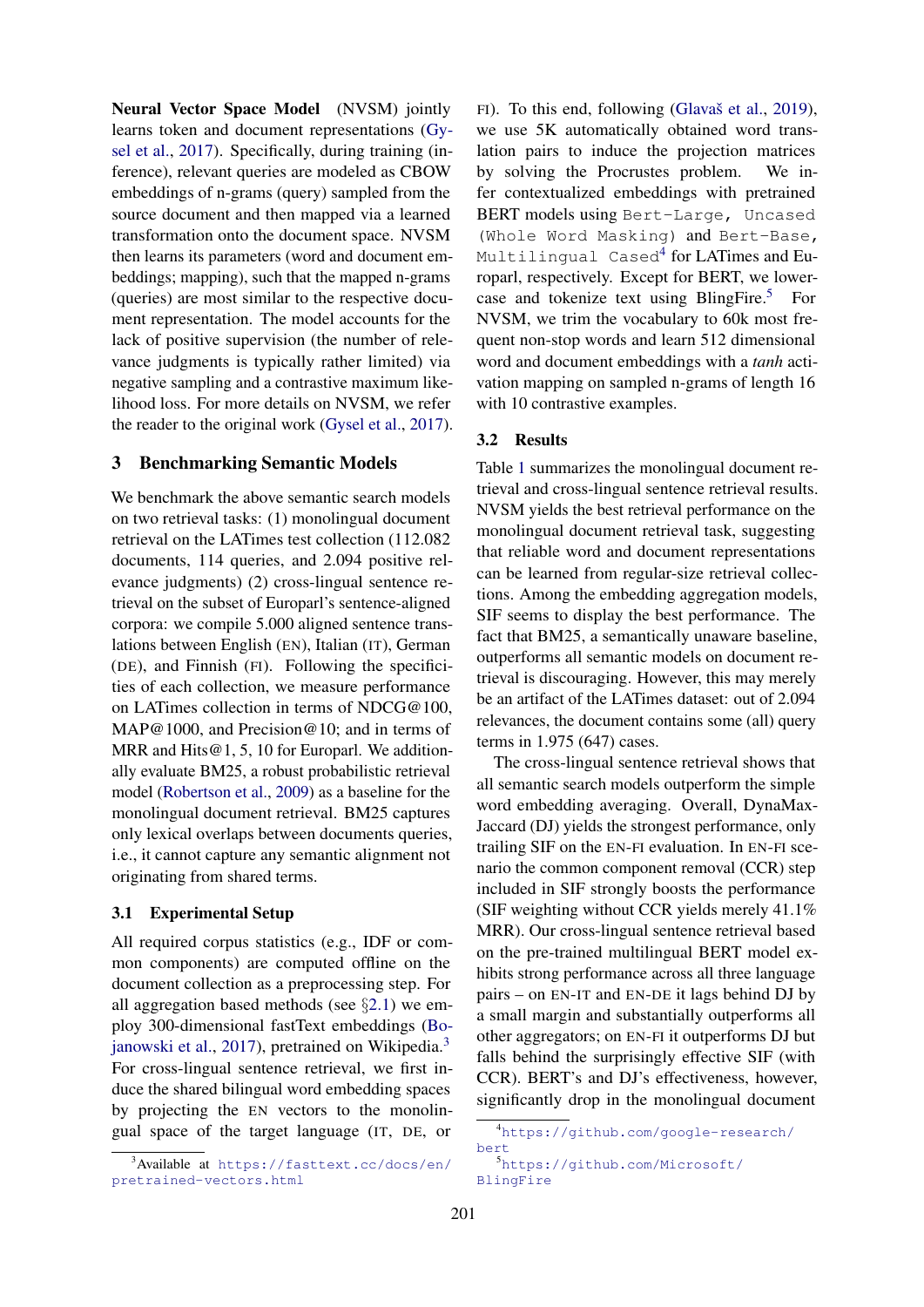<span id="page-3-0"></span>

|             |             | LATimes    |      | Europarl                 |       |      |      |            |      |      |      |            |      |      |      |
|-------------|-------------|------------|------|--------------------------|-------|------|------|------------|------|------|------|------------|------|------|------|
| EN-EN       |             | EN-IT      |      |                          | EN-DE |      |      | $EN-FI$    |      |      |      |            |      |      |      |
| Model       | <b>NDCG</b> | <b>MAP</b> | P@10 | <b>MRR</b>               | H@1   | H@5  | H@10 | <b>MRR</b> | H@1  | H@5  | H@10 | <b>MRR</b> | H@1  | H@5  | H@10 |
| <b>CBOW</b> | 28.4        | 18.8       | 14.6 | 59.4                     | 52.9  | 66.4 | 71.1 | 55.4       | 48.7 | 62.7 | 67.5 | 38.3       | 30.7 | 46.6 | 52.8 |
| TF-IDF      | 29.8        | 21.8       | 18.1 | 68.4                     | 63.0  | 74.5 | 78.4 | 63.6       | 57.6 | 70.2 | 74.8 | 42.2       | 34.6 | 50.3 | 57.6 |
| <b>SIF</b>  | 34.1        | 28.8       | 25.9 | 86.4                     | 82.4  | 91.2 | 93.1 | 80.2       | 75.3 | 86.0 | 88.8 | 61.8       | 54.0 | 70.6 | 75.9 |
| <b>CPM</b>  | 30.0        | 21.5       | 17.4 | 78.9                     | 73.3  | 85.6 | 88.6 | 72.1       | 65.6 | 79.3 | 83.6 | 42.7       | 33.6 | 52.2 | 59.6 |
| <b>GEM</b>  | 26.8        | 22.2       | 19.2 | 81.0                     | 76.5  | 86.7 | 89.4 | 74.7       | 68.6 | 82.0 | 85.9 | 42.5       | 34.4 | 50.7 | 58.0 |
| DJ          | 23.0        | 14.3       | 11.6 | 93.7                     | 92.1  | 95.6 | 96.6 | 89.0       | 86.3 | 92.2 | 94.0 | 51.1       | 42.3 | 61.3 | 67.6 |
| <b>NVSM</b> | 31.8        | 34.9       | 29.7 | $\overline{\phantom{0}}$ |       |      |      |            |      |      |      |            |      |      | -    |
| <b>BERT</b> | 20.2        | 12.4       | 11.5 | 87.3                     | 84.4  | 90.6 | 92.7 | 87.4       | 84.5 | 90.8 | 92.7 | 56.5       | 49.2 | 64.9 | 71.0 |
| <b>BM25</b> | 38.0        | 42.0       | 32.5 |                          |       |      |      |            |      |      |      |            |      |      |      |

Table 1: Results of the comparative evaluation of semantic search models on: (1) monolingual document retrieval (LATimes); metrics: NDCG@100, MAP@1000 and Precision@10; and (2) cross-lingual sentence retrieval (Europarl, 5K sentence pairs, EN-DE, EN-IT, and EN-FI); metrics: MRR and Hits@ $\{1, 5, 10\}$ .

retrieval setup where the models need to encode much longer documents.

Lastly, the complexity and runtime of the evaluated models should not be ignored. As a rule of thumb, CBOW, TF-IDF, SIF and CPM, are quite efficient and resource-light, whereas the remaining algorithms become increasingly resourcedemanding and decreasingly efficient – from GEM, and DJ, which require embedding aggregation over the whole collection, over predicting vectors with BERT (one inference for each max. length token segment), to NVSM, for which any collection change warrants model retraining.

#### 4 Architecture & Interface

SEAGLE is implemented as an application based on micro-services, consisting of a web client (see figure [1\)](#page-3-1) for configuration and search and network daemons (see figure [2\)](#page-3-2), one for each semantic search model. Such a modularized architecture facilitates the implementation and addition of new semantic search models (as new daemons).

#### 4.1 SEAGLE's Architecture

<span id="page-3-1"></span>

Figure 1: web front end components

Seagle is a Python application, based on the

Django<sup>[6](#page-3-3)</sup> framework for web development. It indexes document collections (i.e., all document representations required by semantic search models) within a PostgreSQL database.<sup>[7](#page-3-4)</sup> It runs on a ng- $inx<sup>8</sup>$  $inx<sup>8</sup>$  $inx<sup>8</sup>$  web-server and utilises Bootstrap<sup>[9](#page-3-6)</sup> to ensure responsiveness.

Communication between the web application and the network daemons implementing the semantic search models is conducted through web sockets via TCP/IP and a JSON API. TCP was chosen over UDP so network daemons themselves can have a increased degree of control about how many searches and initializations are executed in parallel. This becomes relevant in case of large document collections and computationally intensive algorithms.

<span id="page-3-2"></span>

Figure 2: network daemon layout

Network Daemon Server. On the server side SEAGLE's Python-based network daemons contain the actual semantic search models. They are supplied with the document collection via the frontend and do not need to access the file system themselves. Each daemon comes with a template which implements the API and loads its settings from a local JSON file (see figure [2\)](#page-3-2) containing setup information (e.g., the port on which it should run). To implement new functionality the template needs

<span id="page-3-6"></span><span id="page-3-5"></span><span id="page-3-4"></span><span id="page-3-3"></span><https://www.djangoproject.com/> <https://www.postgresql.org/> <https://www.nginx.com/> <https://getbootstrap.com/>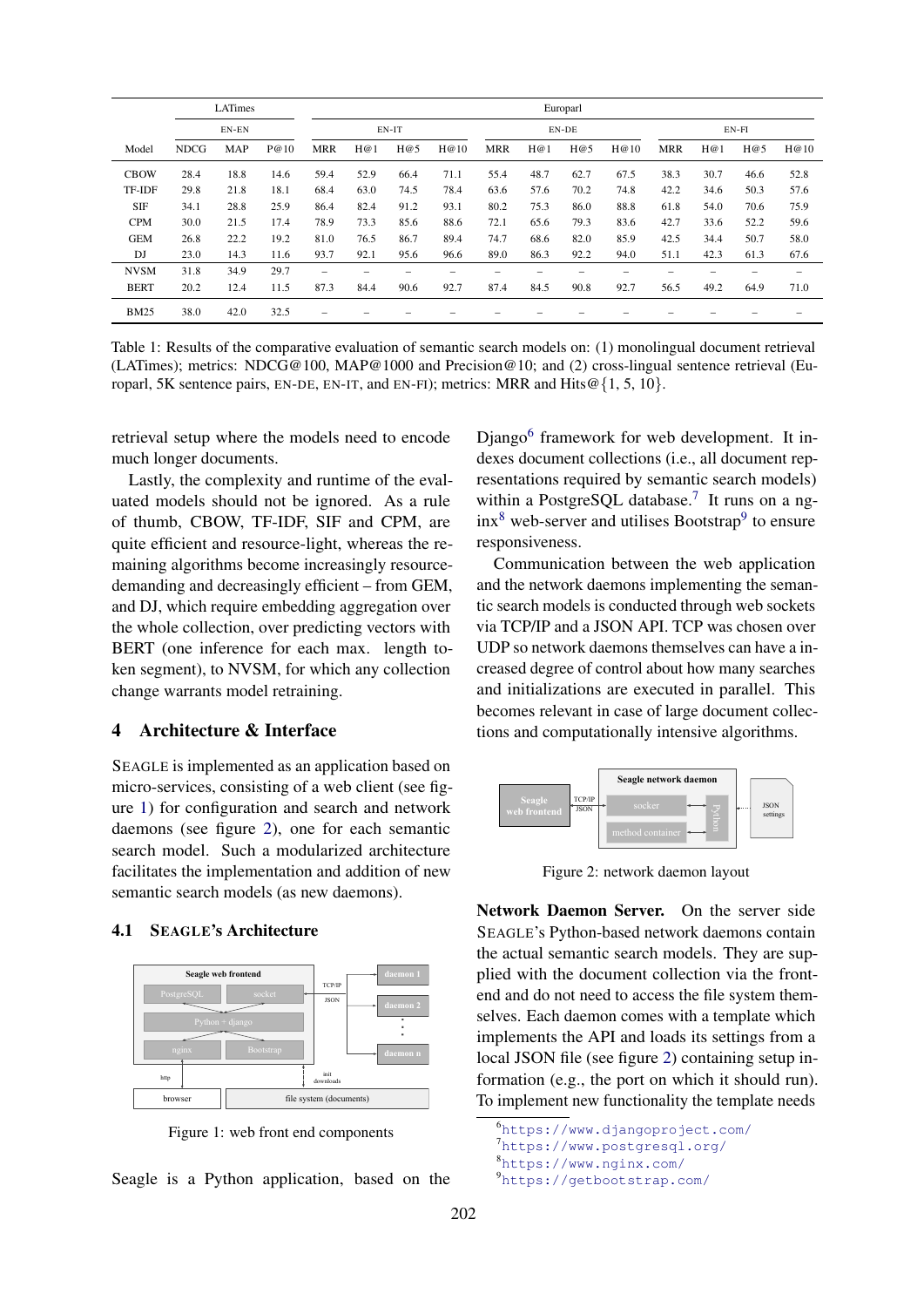to be extended with an actual method, containing the initialization function (i.e., a specification of the document indexing procedure for a particular retrieval model) and the search function (i.e., the specification of the ranking function for a particular model). In case multiple network daemons running on the same machine, they should all run on different ports.

Backend Deployment. SEAGLE daemons comprise a modular backend in which all semantic embedding models reuse I/O and evaluation functions, allowing for easy integration of additional search methods. Moreover, for efficiency, we implement all encoders using matrix and vector operations from Numpy.[10](#page-4-0) While SEAGLE offers an easy-touse web interface, semantic search models can be executed and evaluated from the command line.

A major benefit of the micro service architecture is its distributability on multiple machines. The main reason for multi-machine deployment of SEA-GLE's backend is the computational complexity of some search models. Considering that for some models it might take hours or days to initialize (i.e., index) large document collections, the initialization process can be significantly reduced by deploying computation intensive models to different machines and running them in parallel.

#### 4.2 SEAGLE Interface

<span id="page-4-1"></span>

Figure 3: Components of SEAGLE's web interface

SEAGLE's web interface allows users, without programming and IR knowledge, to easily index document collections, select desired semantic search models and conduct comparative retrieval evaluations. Its core functionality is wrapped up in a easy to navigate one page layout and bundles 5 components (see figure [3\)](#page-4-1):

1. Collections: Allows selection of one or multiple collections of documents on which methods are going to be evaluated.

<span id="page-4-2"></span>

|                | Queries                                |                                                     |   |  |
|----------------|----------------------------------------|-----------------------------------------------------|---|--|
|                | Queries to evaluate                    |                                                     |   |  |
|                | Pesticides in Baby Food                | LA010694-0009.LA041694-0248.LA042794-0167.LA050894- | Ē |  |
| $\mathfrak{D}$ | U.N./US Invasion of Haiti              | LA0B0194-0159LA080294-0227.LA080294-0244.LA080494   | 青 |  |
| $\alpha$       | El Niño and the Weather                | LA010494-00321A010494-01921A020394-01831A020494-    | ū |  |
|                |                                        |                                                     |   |  |
| + add Query    | <b>1</b> upload CSV<br>Le download CSV |                                                     |   |  |
|                |                                        |                                                     |   |  |

Figure 4: SEAGLE's queries component

- 2. Queries (see figure [4\)](#page-4-2): 2.1. Manually add and remove queries (and their respective document relevance annotations); 2.2. Bundle CSV import and export & download of arbitrary number of queries with relevance annotations.
- 3. Methods: Select which semantic search methods to execute and evaluate.
- 4. Evaluation (see figure [5\)](#page-4-3): 4.1. Change evaluation parameters, e.g. include or exclude evaluation metrics or specify the number of results to be shown for each method. 4.2. Contains a summary of collections, queries and methods, which are going to be evaluated along with the button triggering the evaluation process.
- 5. Results: 5.1. Bar charts of evaluation metrics, (e.g. MAP) or execution time per method. 5.2. A query explorer, allowing real-time exploration of executed conducted queries and top-ranked results by selected search models. (see figure [6\)](#page-4-4)

<span id="page-4-3"></span>

| <b>Evaluation</b>                |                                                          |                    |  |  |  |  |  |  |  |  |
|----------------------------------|----------------------------------------------------------|--------------------|--|--|--|--|--|--|--|--|
|                                  |                                                          |                    |  |  |  |  |  |  |  |  |
|                                  | Check summary and start Evaluation. Might take some time |                    |  |  |  |  |  |  |  |  |
| Toptional Parameters             |                                                          |                    |  |  |  |  |  |  |  |  |
| $\overline{7}$<br>$\overline{N}$ | MAP@k<br>1000                                            | False<br>¢<br>MRR  |  |  |  |  |  |  |  |  |
| NDCG@k<br>100                    | 10,50,100<br>Procision@k                                 | 10,50,200<br>Top@k |  |  |  |  |  |  |  |  |
|                                  |                                                          |                    |  |  |  |  |  |  |  |  |
| Summary                          |                                                          |                    |  |  |  |  |  |  |  |  |
| Name                             | select at least one of each to @ start Evaluation        |                    |  |  |  |  |  |  |  |  |
| <b>Bu</b> Collections            | 20                                                       |                    |  |  |  |  |  |  |  |  |
| Q Queries                        | 30                                                       |                    |  |  |  |  |  |  |  |  |
| da Mathods                       | 20                                                       |                    |  |  |  |  |  |  |  |  |
|                                  |                                                          |                    |  |  |  |  |  |  |  |  |
|                                  |                                                          |                    |  |  |  |  |  |  |  |  |
| <b>Q</b> start Evaluation        |                                                          |                    |  |  |  |  |  |  |  |  |

Figure 5: SEAGLE's evaluation component

<span id="page-4-4"></span>

| <b>Results queries</b>                 |  |  |  |  |
|----------------------------------------|--|--|--|--|
| Segreb queries.                        |  |  |  |  |
| #1 Q PESTICIDES IN BABY FOOD RESULTS   |  |  |  |  |
| #2 Q U.N./US INVASION OF HAITI RESULTS |  |  |  |  |
| #3 Q EL NIÑO AND THE WEATHER RESULTS   |  |  |  |  |

Figure 6: SEAGLE's evaluation component

<span id="page-4-0"></span><sup>10</sup>SEAGLE's reliance on Numpy routines requires a carefully tuned Numpy installation linked to fast linear algebra libraries.